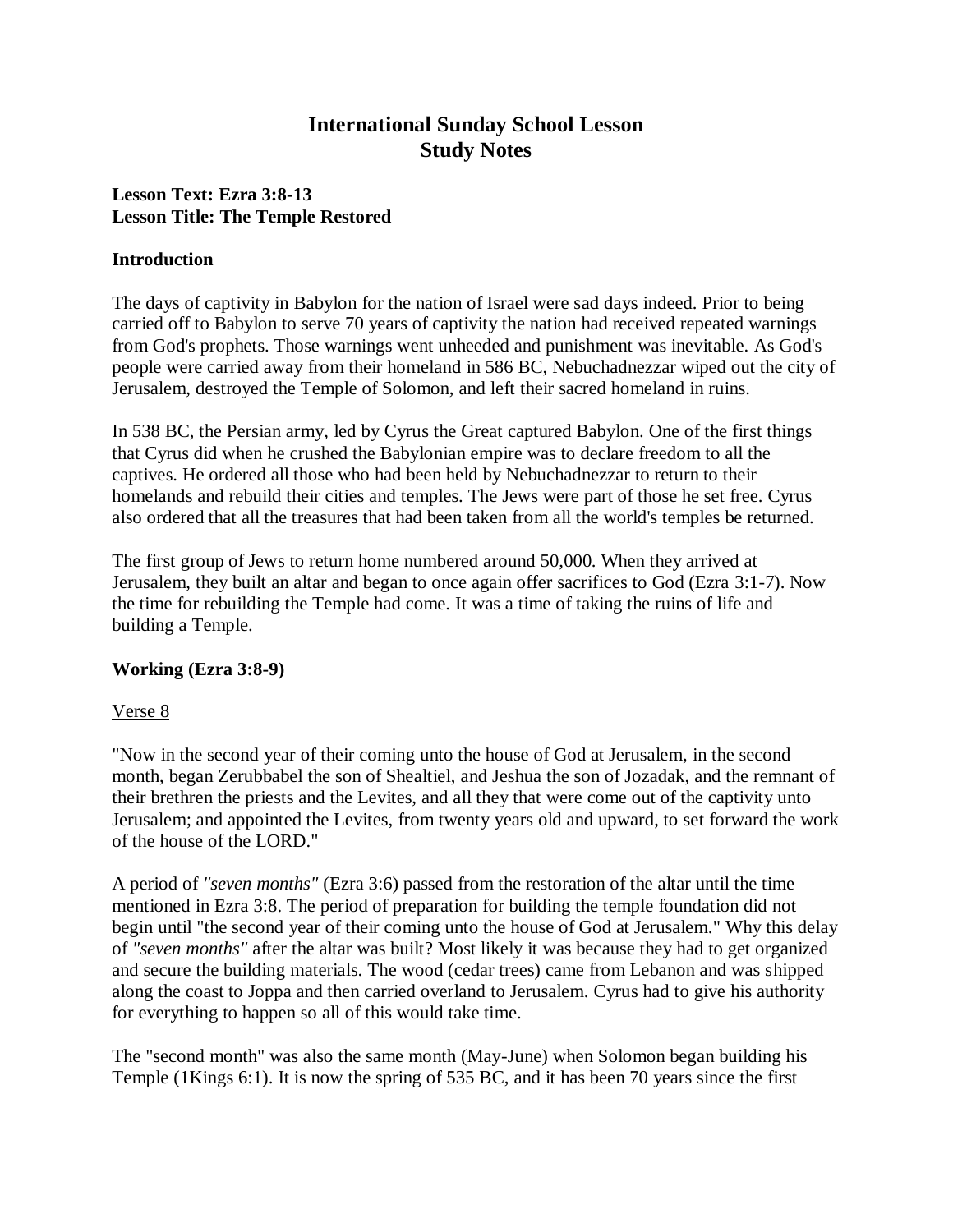captives were taken off to Babylon by Nebuchadnezzar in 605 BC. The rebuilding of the Temple has been a long time in coming but now the time has arrived.

"Zerubbabel" and "Jeshua" are the two main men behind the building of the Temple. The name "Zerubbabel" means "sown in Babylon." He was the grandson of King Jehoiachin and a descendant of King David. He is the *civil ruler* in Jerusalem (Ezra 3:2). The name "Jeshua" means "he is saved." "Jeshua" is called "Joshua" by the prophet Haggai and Zechariah. He is the high priest, a descendant of Aaron, and the grandson of Seraiah, the priest who was killed by Nebuchadnezzar (2 Kings 26:18-21; 1 Chronicles 6:14; Haggai 1:1). "Jeshua" is the *religious authority* in Jerusalem.

Along with "Zerubbabel" and "Jeshua" were "the remnant of their brethren the priests and the Levites, and all they that were come out of the captivity unto Jerusalem..." This great work of rebuilding the Temple could not be accomplished by just a few men. A good leader knows that he cannot do the work of the Lord alone. The word "and" means that both "Zerubbabel" and "Jeshua" joined together with "their brethren the priests and the Levites" and "all they that were come out of the captivity unto Jerusalem." This was why God had allowed them to be set free from Babylon and come back home (Ezra 1:3). This was their purpose and it is to their credit that they worked "together."

"Zerubabbel" and "Jeshua" did not discriminate in those they appointed to help them in the work. However, it was important that they appoint mature men, "twenty years old and upward, to set forward the work of the house of the LORD." This age for the "Levite" overseers is in keeping with maturity requirements for the Levites in God's Word. The words "set forward" means "to oversee." If the "Levites" are to "oversee" this great work of restoring the Temple they must be mature. The work of the Lord is important and must not be taken lightly in any generation. There is far too much triviality and immaturity today in the work of Lord (1Timothy 3:6). When people are placed in positions of leadership and authority before they are ready it often becomes an opportunity for pride. "Zerubabbel" and "Jeshua" are to be commended for their appointment.

# Verse 9

"Then stood Jeshua with his sons and his brethren, Kadmiel and his sons, the sons of Judah, together, to set forward the workmen in the house of God: the sons of Henadad, with their sons and their brethren the Levites."

"Jeshua" and "his sons and his brethren" or, his family, joined together with "Kadmiel" and his extended family "to set forward the workmen in the house of God." The names "Kadmiel," the "sons of Judah" and "Henadad" are not significant in and of themselves. The importance of their names is what they represent in relation to the restoration of the Temple. They all worked "together" to oversee and keep in motion the work of the house of God. This is an example of admirable leadership, great organization, and wonderful cooperation.

So much of spiritual activity today has become self-centered. We hear words such as, "my church," or "our worship services." There seems to be too little cooperation in the work of the Lord. It isn't just about the "Jeshua's" and the "Levites" or the "sons of Judah." It is about each of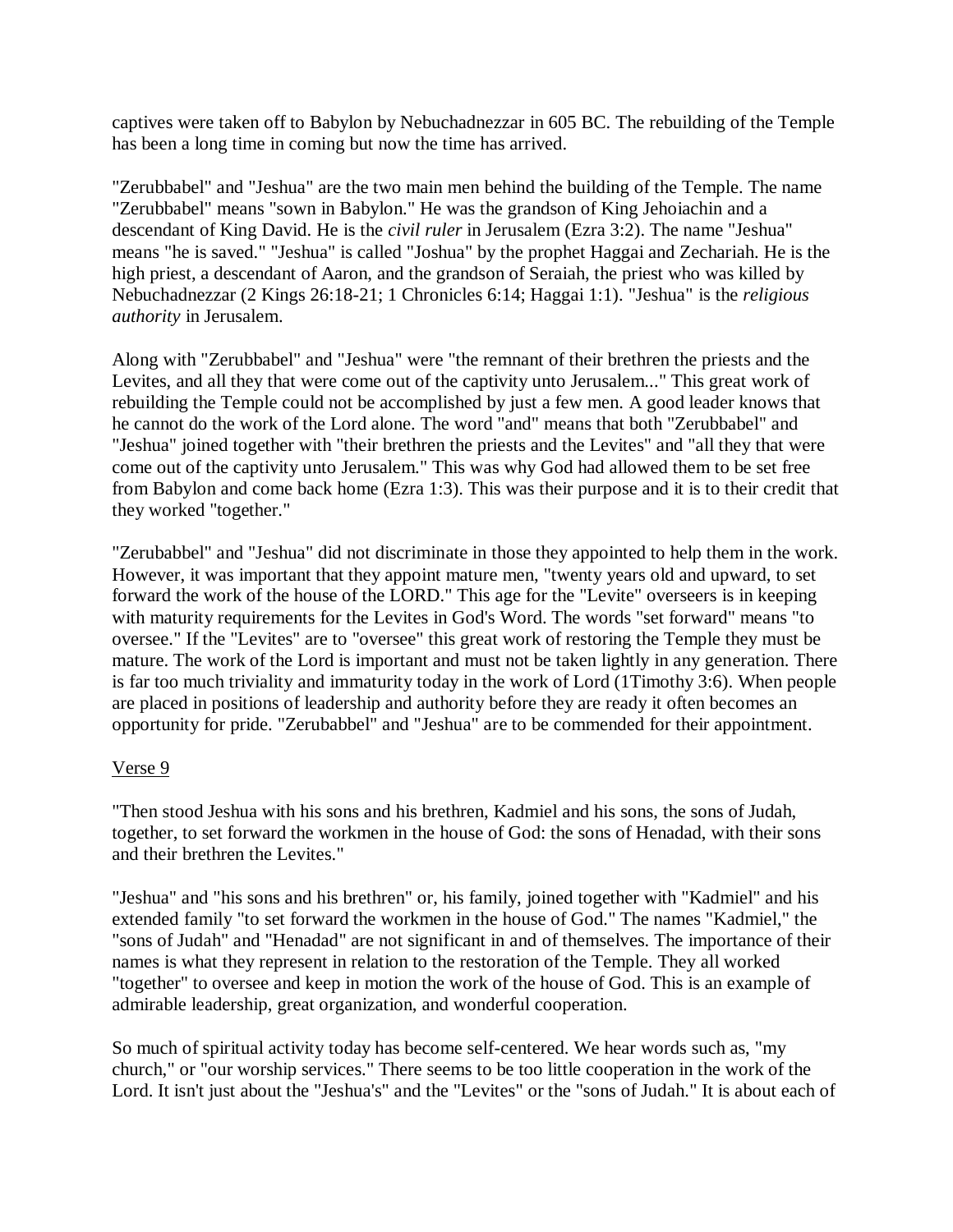them doing what God had called them to do and fulfilling the task at hand. The Apostle Paul addresses this same thought in 1 Corinthians 4:7 when he asked the Corinthians, *"For who maketh thee to differ from another? and what hast thou that thou didst not receive? now if thou didst receive it, why dost thou glory, as if thou hadst not received it?"* Whoever we are and whatever abilities we bring to the work of God has been given unto us by the Lord.

*Question: Who are you? What is your place in the kingdom work of the Lord? If the church family were asked to describe you would they describe you as one who cooperates or one who divides?*

# **Worshipping (Ezra 3:10-11)**

Verse 10

"And when the builders laid the foundation of the temple of the LORD, they set the priests in their apparel with trumpets, and the Levites the sons of Asaph with cymbals, to praise the LORD, after the ordinance of David king of Israel."

"And when the builders laid the foundation of the temple of the LORD," means that when the foundation was complete the workers and people stopped to celebrate! People respond and react to the work of God one way or another. In this instance the "priests" put on "their apparel" and had their "trumpets" in hand. They are ready to celebrate and worship. The "Levites" had their "cymbals" and were ready "to praise the LORD." Their praise followed the same formula of worship that was established by David when he brought the Ark of the Covenant home to Jerusalem (1 Chronicles 16). That is the meaning of the words "after the ordinance of David." This is also the same formula of worship that Solomon followed when he had placed the Ark in the first Temple (2 Chronicles 5:12-14). So there is a pattern or precedence set that the leaders and people are following.

Although the "ordinance of David" was followed the worship and celebration taking place on this occasion fell short of how the people worshipped in David's day. There were no psalteries or harps, which were an essential part of David's system. The absence of these particular instruments and musical skill of the Levites may be because their musical skill had declined during the days of their captivity. Our worship today has declined. It's louder, more lights, motion, emotion, and a lot of other dramatic stuff connected to the flesh, but it's missing so much of "the ordinance of David." There is little knowledge of what biblical worship is and tradition carries much weight in determining how men respond to God. As mentioned in last week's lesson from Ezra 3:2, worship must be *"as it is written in the law of Moses the man of God."* God only accepts biblical worship!

*Note: What is happening here in verse 10 is a reminder to us that present worship must never be disconnected from past worship when both are biblical. Methodology in worship is a divider of congregations today and that should not be the case. If the returning people of God had something to celebrate when the Temple foundations were laid, how much more do we have to celebrate today as born again believers?*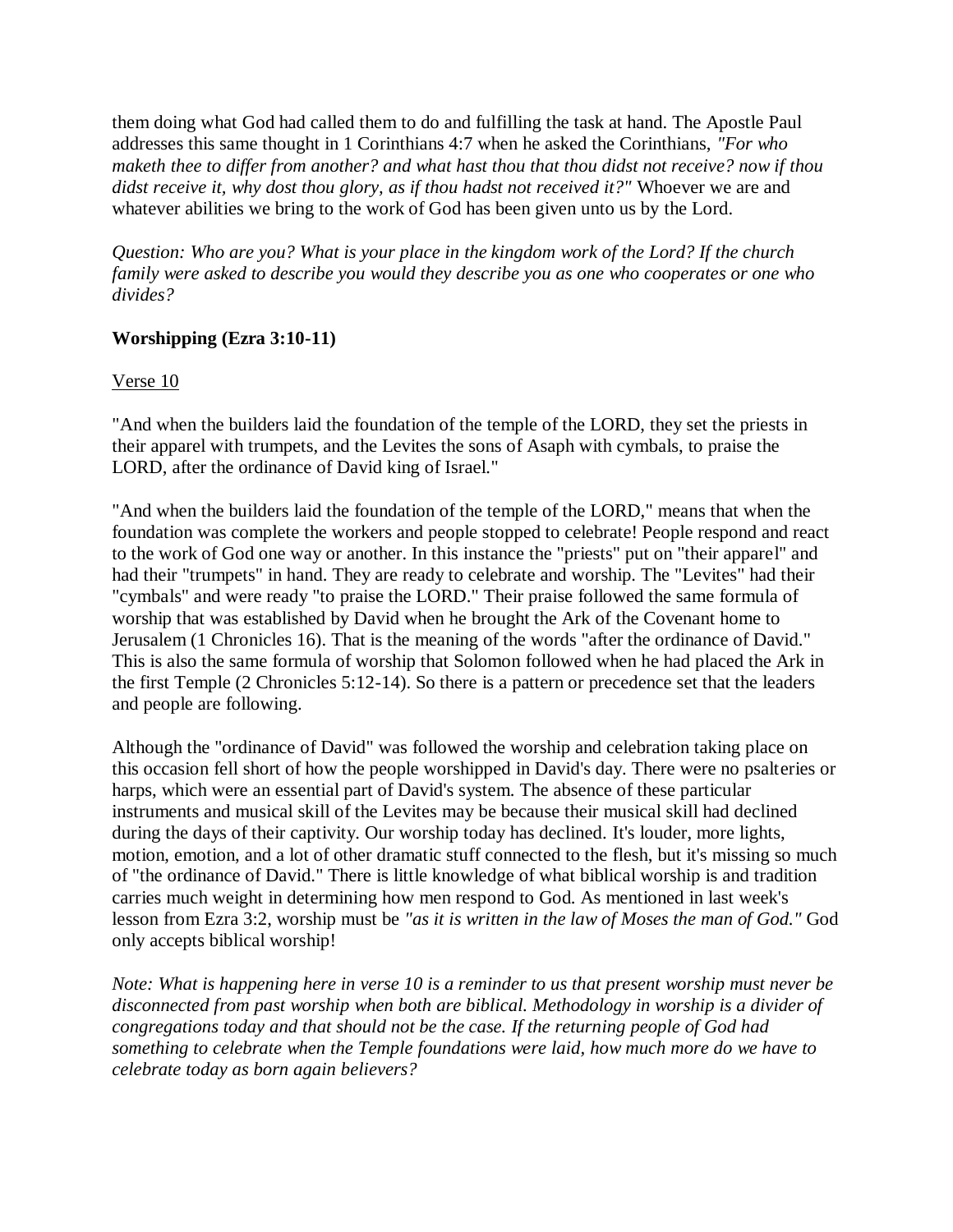### Verse 11

"And they sang together by course in praising and giving thanks unto the Lord; because he is good, for his mercy endureth for ever toward Israel. And all the people shouted with a great shout, when they praised the LORD, because the foundation of the house of the LORD was laid."

"By course" means "to respond, answer, testify, speak, shout." The people sang responsively. It is possible that one group of people would sing, "Praise the Lord for he is good," and another group would respond in song, "For His mercy endureth forever." Their singing would have been much like responsive Bible reading where the pastor reads a verse and then the congregation responds by reading a verse. The Levites of King Solomon's time sang in this same manner as recorded in 2 Chronicles 5:13-14, *"It came even to pass, as the trumpeters and singers were as one, to make one sound to be heard in praising and thanking the Lord; and when they lifted up their voice with the trumpets and cymbals and instruments of musick, and praised the Lord, saying, For he is good; for his mercy endureth for ever: that then the house was filled with a cloud, even the house of the Lord; So that the priests could not stand to minister by reason of the cloud: for the glory of the Lord had filled the house of God."*

"And all the people shouted with a great shout, when they praised the LORD, because the foundation of the house of the LORD was laid." "Shouting" has normally been practiced by the world in ancient and modern times to celebrate joy and gladness. However, there is a difference in "shouting" for God's glory and shouting at worldly events. The problem today is that verbal expressions of joy from God's people are not much different from the world. The world applauds men and the church has followed the world's example. Verbal responses that focus on what is taking place in front of you instead of the Lord above you is not a biblical response. Applauding a praise team, a preacher, a singer, or an entertainer is not what is taking place in Ezra 3:11. The Psalmist helps us understand what is taking place when he wrote, *"Give unto the Lord, O ye mighty, give unto the Lord glory and strength. Give unto the Lord the glory due unto his name; worship the Lord in the beauty of holiness"* (Psalm 29:1-2).

### *Note: There are times when it is appropriate to recognize the accomplishments of people. But it is never appropriate to respond to God in the same manner as we respond to man.*

Is "shouting" an appropriate response to God's work today? Yes. But be sure you don't confuse uncontrollable fleshly emotions with a proper biblical response to God's presence. There is clear evidence that God's people responded with "shouting" to His work. When the ark of the covenant was taken into the Israelite camp near Aphek, *"all Israel shouted with a great shout"* (1 Samuel 4:5). When David solemnly brought the ark up from Kirjath-jearim to Jerusalem there was *"shouting"* (2 Samuel 6:15). Shouting appears also in the Psalms (Psalm 47:5) and in Zechariah 4:7 in connection with the work of God among His people. It is always indicative of religious joy. The people of Ezra's day "shouted with a great shout" because "the foundation of the house of the LORD was laid." If you're going to "shout," you should know why you are shouting!

# **Weeping (Ezra 3:12-13)**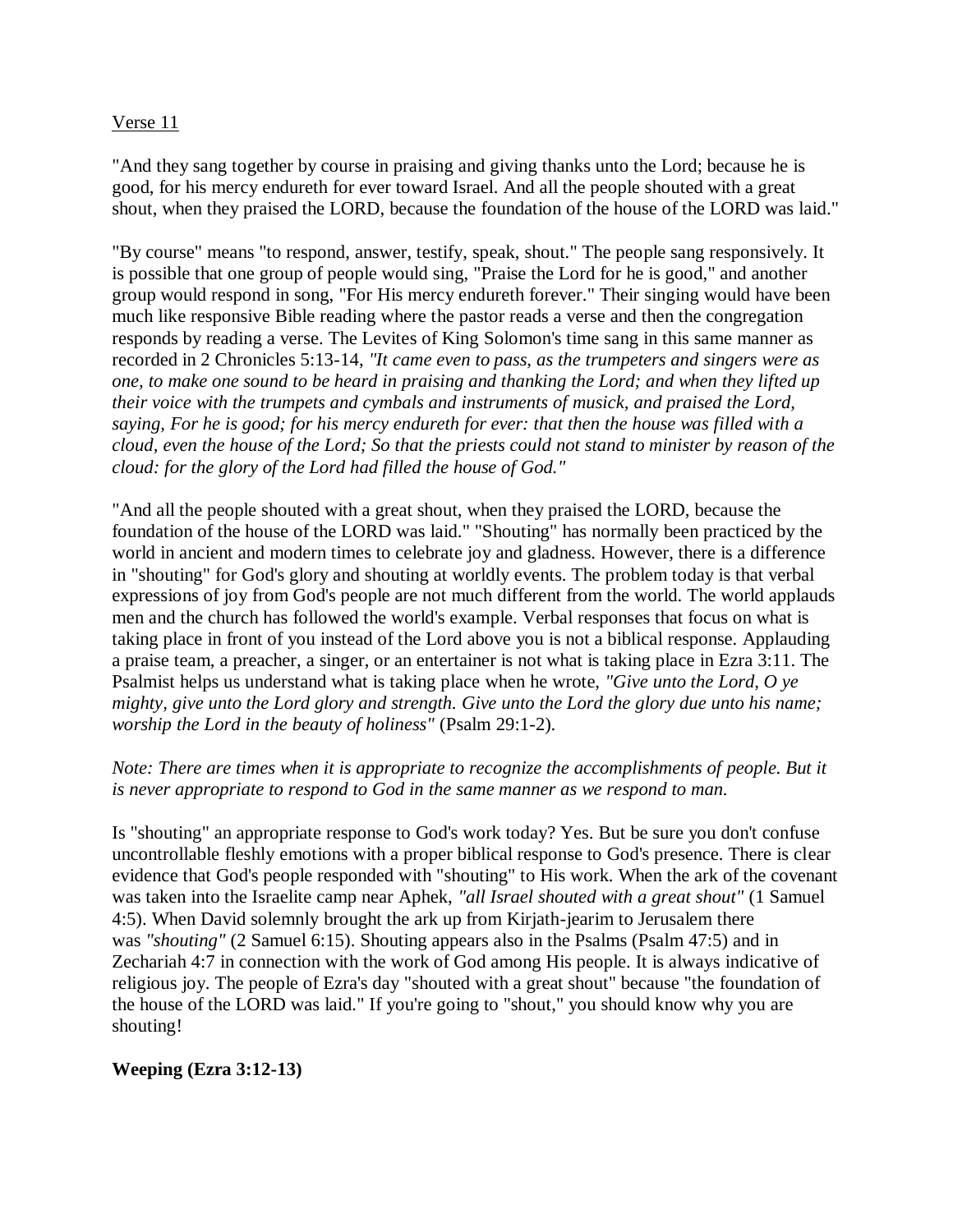### Verse 12-13

"But many of the priests and Levites and chief of the fathers, who were ancient men, that had seen the first house, when the foundation of this house was laid before their eyes, wept with a loud voice; and many shouted aloud for joy: So that the people could not discern the noise of the shout of joy from the noise of the weeping of the people: for the people shouted with a loud shout, and the noise was heard afar off."

Ezra 3 closes with a strange scene. Suddenly, in the midst of all the victorious "shouting" there were some who "wept with a loud voice." Some suggest that the "weeping" of the "ancient men" was their way of expressing joy. But that doesn't seem to be the case. The Hebrew word for "wept" and "weeping" is *"bakah"* and is most often used to express sadness. The prophesies of Haggai and Zechariah also suggest that the "weeping" was due to sadness (Haggai 2:3; Zechariah 4:10).

Were the "ancient men" just being sticks in the mud? Where they trying to rain on the party? That's not the case. The "ancient men" made up of "the priests and Levites and chief of the fathers" were perhaps 70 years of age or older. Even though the period of captivity began in 605 BC, the Temple of Solomon wasn't destroyed until 586 BC. It is now 535 BC, some fifty-one years later. Some of these men were still alive who had seen Solomon's Temple before it was destroyed. To these men, the small foundation that has been built is nothing compared to the glory of Solomon's Temple. That is the cause of their "weeping." And to some degree their "weeping" is understandable. They are honestly displaying their true sentiments.

There would be a period of sixteen years where the building of the Temple would be suspended. When the rebuilding started again, Haggai addressed this problem of the "ancient men" weeping (Haggai 2:1-9). His words were an encouragement for Zerubbabel and Jeshua to keep working. They were not to stop working on the Temple, even though some thought it wasn't as valuable as the first Temple. In spite of the mixed reaction the "noise was heard afar off." The point is that our reaction to the work of the Lord has far-reaching effects. We should always be honest about our response to God's work but we should always understand that others are looking on.

#### **Conclusion**

There are several important lessons to learn from Ezra's account of the building of the Temple foundation. We need to be careful with our attitude about the things that God has called us to do.

Sometimes we are tempted to think that we are wasting our time on things that don't seem too important or as productive as they were years ago. Maybe you are a single parent and you regret that you can't do all the kinds of things you'd like to do because you have to stay home with your kids while two parent families seem to accomplish so much more. Perhaps your Sunday School class is small and you feel like weeping instead of shouting when you think about larger classes. Maybe you are in a troubled relationship or difficult job situation and you wonder why you waste your time with such hopeless people.